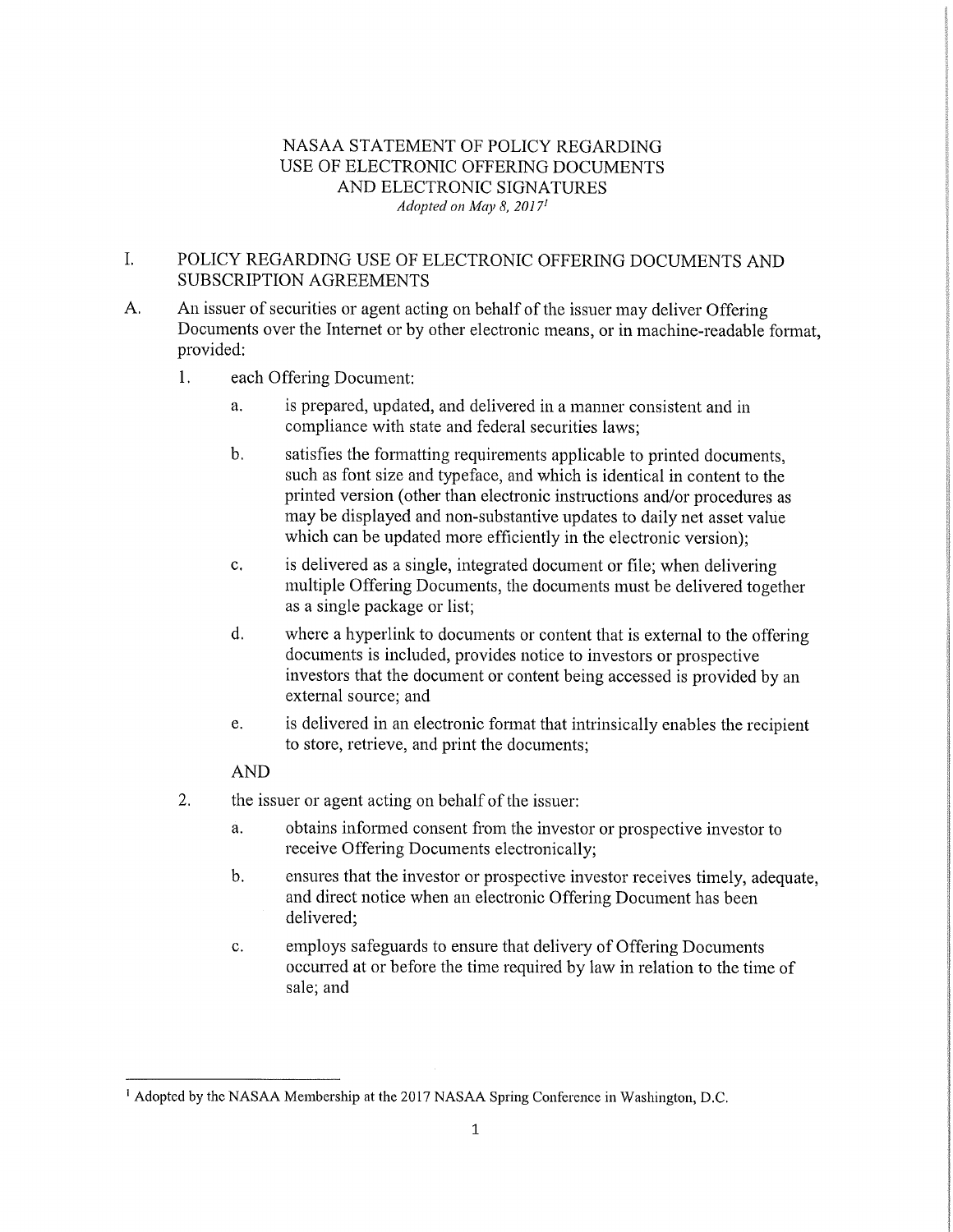- d. maintains evidence of delivery by keeping records of its electronic delivery of Offering Documents and makes those records available on demand by the securities administrator.
- B. Subscription agreements may be provided by an issuer or agent acting on behalf of the issuer electronically for review and completion, provided the subscription process is administered in a manner that is similar to the administration of subscription agreements in paper form, as follows:
	- 1. before completion of any subscription agreement, the issuer or agent acting on behalf of the issuer must review with the prospective investor all appropriate documentation related to the prospective investment including documents and instructions on how to complete the subscription agreement;
	- 2. mechanisms are established to ensure a prospective investor reviews all required disclosures and scrolls through the document in its entirety prior to initialing and/or signing; and
	- 3. unless otherwise allowed by the securities administrator, a single subscription agreement is used to subscribe a prospective investor in no more than one offering.
- C. In the event of discovery of a Security Breach at any time in any jurisdiction, the issuer or its agents, as appropriate, will take prompt action to (i) identify and locate the breach, (ii) secure the affected information, (iii) suspend the use of the particular device or technology that has been compromised until information security has been restored, and (iv) provide notice of the security breach to any investor whose confidential personal information has been improperly accessed in connection with the security breach and to the securities administrator of each state in which an affected investor resides. Compliance with this section after the discovery of a Security Breach or any other breach of personal information shall not substitute or in any way affect other requirements or obligations, including notification, imposed on an issuer or its agents pursuant to applicable laws, regulations, or standards.
- D. Delivery requires that the offering documents be conveyed to and received by the investor or prospective investor, or that the storage media in which the offering documents are stored be physically delivered to the investor or prospective investor in accordance with subsection (A)(1).
- E. Each electronic document shall be preceded by or presented concurrently with the following notice: **"Clarity of text in this document may be affected by the size of the screen on which it is displayed."**
- F. Informed consent to receive offering documents electronically pursuant to (A)(2)(a) in this section may be obtained in connection with each new offering or globally, either by the issuer or by an agent acting on behalf of the issuer.<sup>2</sup> The investor may revoke this

<sup>&</sup>lt;sup>2</sup> SEC Release No. 34-42728 provides the following guidance with respect to informed consent: "Generally, a consent is considered to be informed when an investor is apprised that the document to be provided will be available through a specific electronic medium or source . . . and that there may be costs associated with delivery . . . In addition, for a consent to be informed an investor must be apprised of the time and scope parameters of the consent."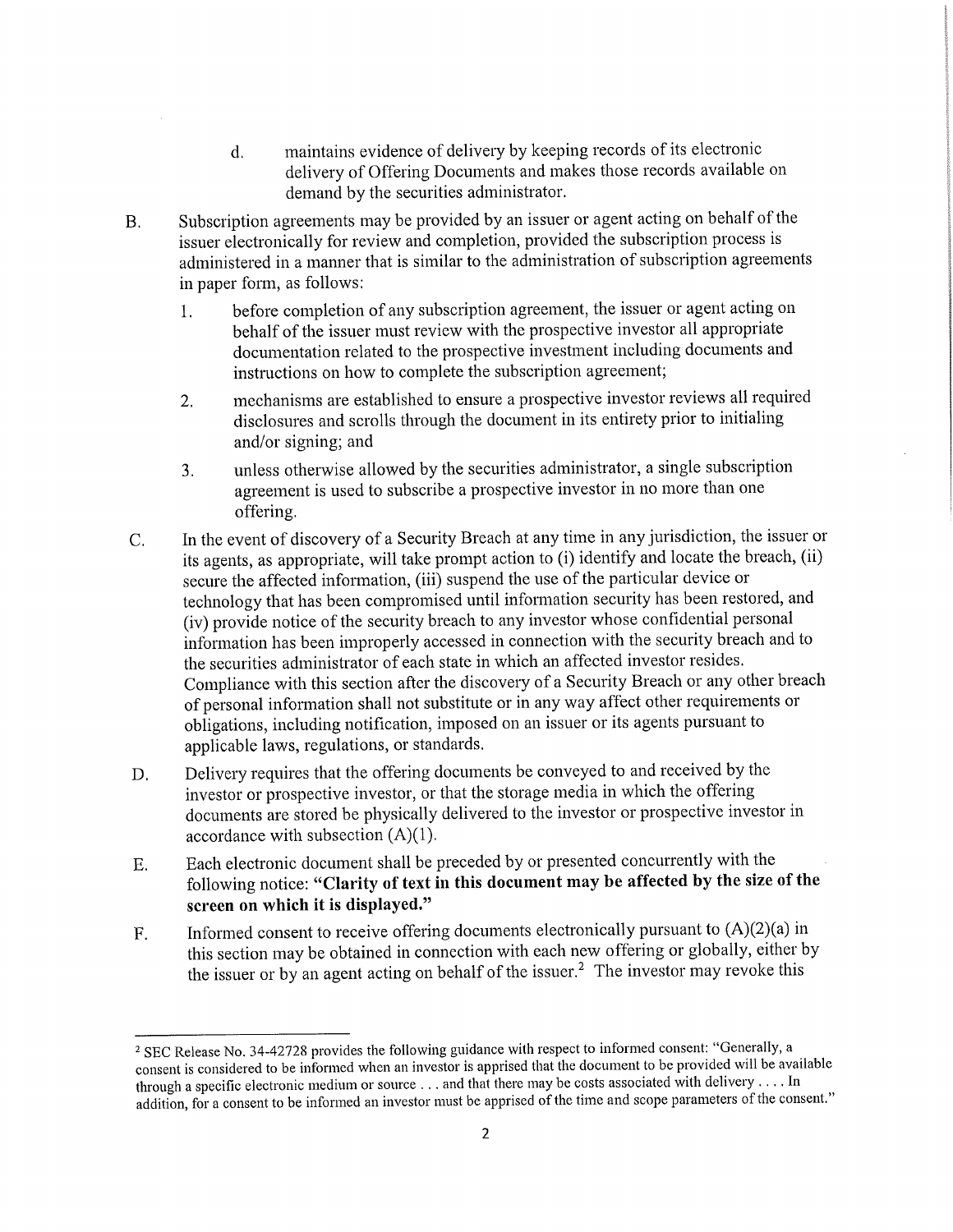consent at any time by informing the party to whom the consent was given, or, if such party is no longer available, the issuer.

- G. Investment opportunities shall not be conditioned on participation in the electronic offering documents and subscription agreements initiative.
- H. Investors or prospective investors who decline to participate in an electronic offering documents and subscription agreements initiative shall not be subjected to higher costs other than the actual direct cost of printing, mailing, processing, and storing offering documents and subscription agreements—as a result of their lack of participation in the initiative, and no discount shall be given for participating in an electronic offering documents and subscription agreements initiative.
- I. Entities participating in an electronic initiative shall maintain, and shall require participating underwriters, dealer-managers, placement agents, broker-dealers, and/or other selling agents to maintain, written policies and procedures covering the use of electronic offering documents and subscription agreements.
- J. Entities and their contractors and agents having custody and possession of electronic offering documents, including electronic subscription agreements, shall store them in a non-rewriteable and non-erasable format.
- K. This section does not change or waive any other requirement of law concerning registration or presale disclosure of securities offerings.

#### POLICY REGARDING USE OF ELECTRONIC SIGNATURES  $\Pi$ .

- A. An issuer of securities or agent acting on behalf of the issuer may provide for the use of electronic signatures provided:
	- 1. The process by which electronic signatures are obtained:
		- a. will be implemented in compliance with the Electronic Signatures in Global and National Commerce Act ("Federal E-Sign") and the Uniform Electronic Transactions Act, including an appropriate level of security and assurances of accuracy, and where applicable, required federal disclosures;
		- b. will employ an authentication process to establish signer credentials;
		- c. will employ security features that protect signed records from alteration; and
		- d. will provide for retention of electronically signed documents in compliance with applicable laws and regulations, by either the issuer or agent acting on behalf of the issuer;
	- 2. An investor or prospective investor shall expressly opt-in to the electronic signature initiative, and participation may be terminated at any time; and
	- 3. Investment opportunities shall not be conditioned on participation in the electronic signature initiative.
- B. Entities that participate in an electronic signature initiative shall maintain, and shall require underwriters, dealer-managers, placement agents, broker-dealers, and other